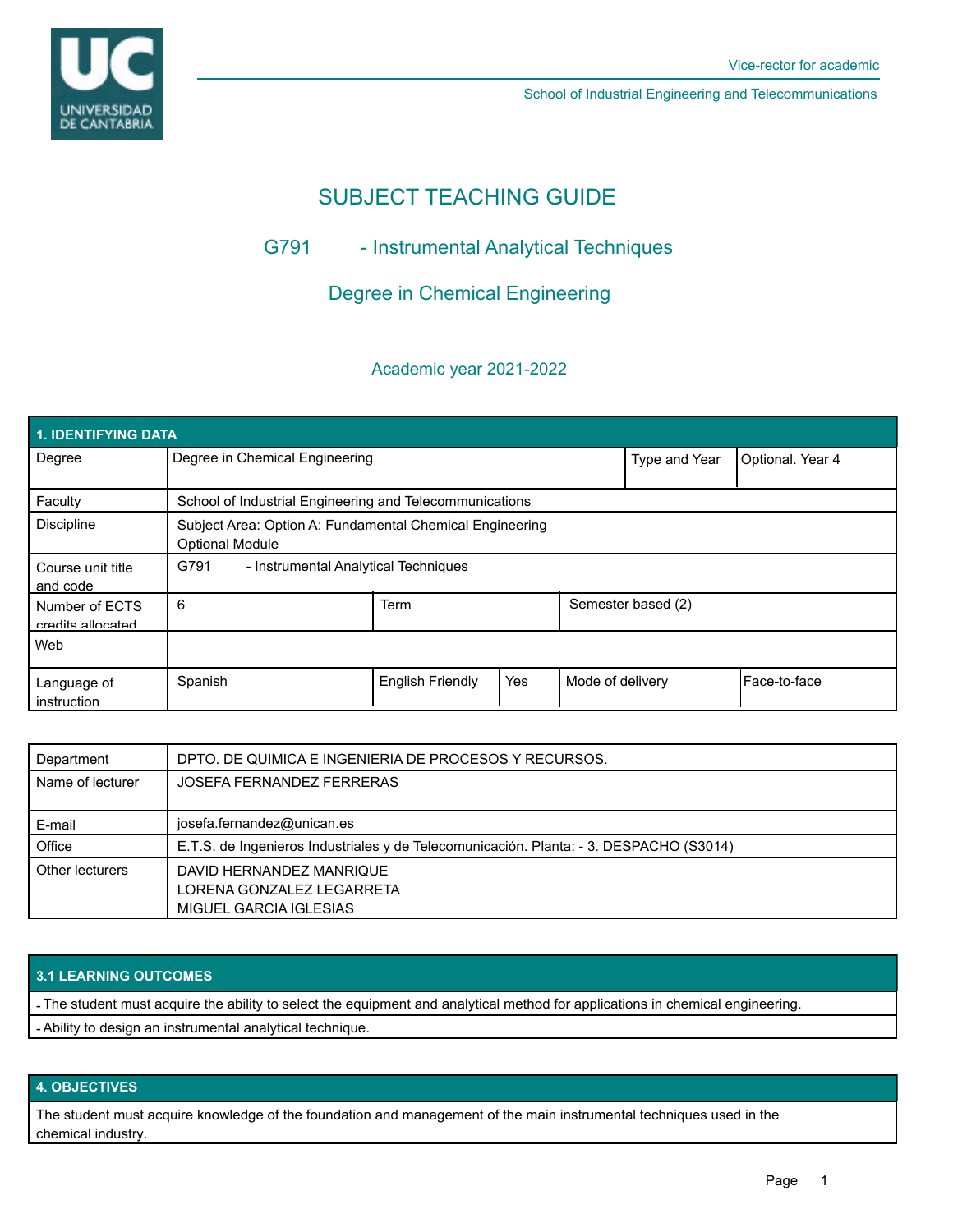

| <b>6. COURSE ORGANIZATION</b> |                                                                                                                                                                                                                                                                                                                                                                                                                                                                                                                                                                                                                                                                                                                                                                                                                      |  |  |
|-------------------------------|----------------------------------------------------------------------------------------------------------------------------------------------------------------------------------------------------------------------------------------------------------------------------------------------------------------------------------------------------------------------------------------------------------------------------------------------------------------------------------------------------------------------------------------------------------------------------------------------------------------------------------------------------------------------------------------------------------------------------------------------------------------------------------------------------------------------|--|--|
|                               | <b>CONTENTS</b>                                                                                                                                                                                                                                                                                                                                                                                                                                                                                                                                                                                                                                                                                                                                                                                                      |  |  |
|                               | SPECTROSCOPIC METHODS. Electromagnetic radiation.<br>Molecular Absorption Spectroscopy: Nuclear Magnetic Resonance Spectroscopy (NMR) 1H and 13C. Infrared<br>Absorption Spectroscopy (IR) and Raman Spectroscopy. Ultraviolet- Visible Absorption Spectroscopy (UV).<br>Mass spectrometry (MS).<br>Atomic spectroscopy: Atomic Absorption Spectroscopy (AA) Atomic Emission Spectroscopy (EA): Flame<br>photometry, Plasma Spectrometry (ICP, MP-AES), X-Ray Fluorescence (XRF).<br>X-RAY DIFFRACTION (XRD): Rationale and applications.                                                                                                                                                                                                                                                                            |  |  |
| 2                             | PRACTICES: FTIR, UV-visible, XRF, knowledge in situ of XRD / Raman equipments,<br>CHROMATOGRAPHIC METHODS. Description. Classification. Columns. Retention time, selectivity. Detectors.<br>Qualitative and quantitative analysis. Gas chromatography. Liquid chromatography. Chromatography and supercritical<br>fluid extraction.<br>THERMAL METHODS. Thermogravimetric methods. TG applications. Differential Thermal Analysis (DTA) and<br>Differential Scanning Calorimetry (DSC) applications. Thermal methods with Evolved Gas Analysis (EGA). TG-GC-MS.<br>Other methods of thermal analysis.<br>MICROSCOPY. Transmission Electron Microscopy (TEM). Scanning Electron Microscopy (SEM). Atomic Force<br>Microscopy (AFM).<br>PRACTICES: DSC, TG-MS, GC-MS, knowledge in situ of TEM / SEM / AFM equipments. |  |  |

| <b>7. ASSESSMENT METHODS AND CRITERIA</b>                                                                                                                                                                  |                       |             |     |       |  |  |  |  |  |
|------------------------------------------------------------------------------------------------------------------------------------------------------------------------------------------------------------|-----------------------|-------------|-----|-------|--|--|--|--|--|
| Description                                                                                                                                                                                                | <b>Type</b>           | Final Eval. |     | $\%$  |  |  |  |  |  |
| Continuous assessment blocks 1 and 2                                                                                                                                                                       | Written exam          |             | Yes | 60,00 |  |  |  |  |  |
| Laboratory practices in blocks 1 and 2                                                                                                                                                                     | Laboratory evaluation |             | Yes | 40,00 |  |  |  |  |  |
| <b>TOTAL</b>                                                                                                                                                                                               |                       |             |     |       |  |  |  |  |  |
| <b>Observations</b>                                                                                                                                                                                        |                       |             |     |       |  |  |  |  |  |
| In the event that extraordinary and duly justified causes are given (for example, sanitary restrictions), part or all of the<br>evaluation tests contemplated in this Guide could be carried out remotely. |                       |             |     |       |  |  |  |  |  |
| Observations for part-time students                                                                                                                                                                        |                       |             |     |       |  |  |  |  |  |
| The final average for next time attribute will be COOC in the final accessories of the subject the remediated 4000 being the required                                                                      |                       |             |     |       |  |  |  |  |  |

The final exam for part-time students will be 60% in the final assessment of the subject, the remaining 40% being the result of the assessment of an individual work assigned during the course and an exam or report of laboratory practices.